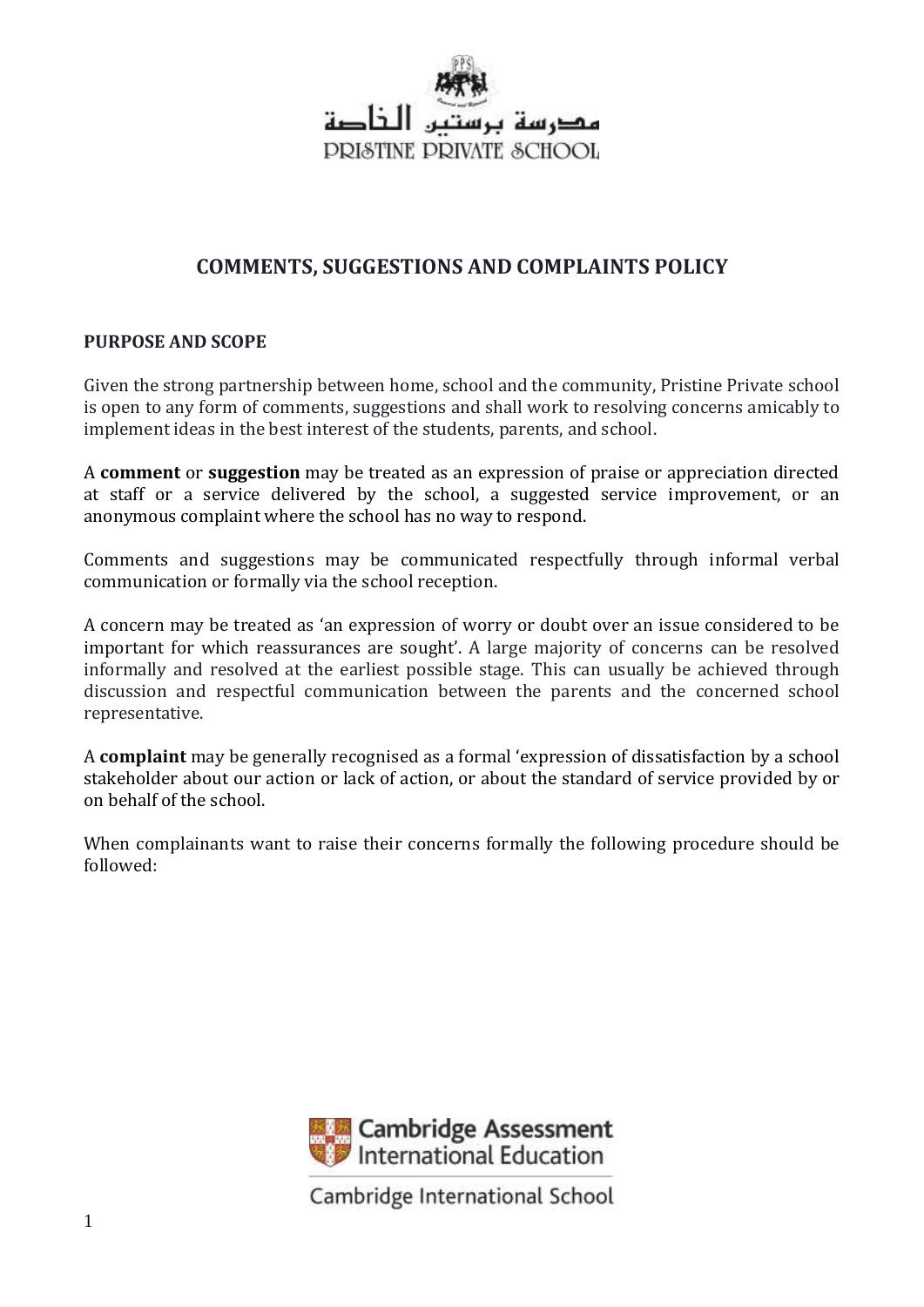

## **COMPLAINT LOG FLOWCHART**

Please see the **flowchart** to be followed for concerns/complaints related to your child's academics and well-being in school by seeking an appointment:

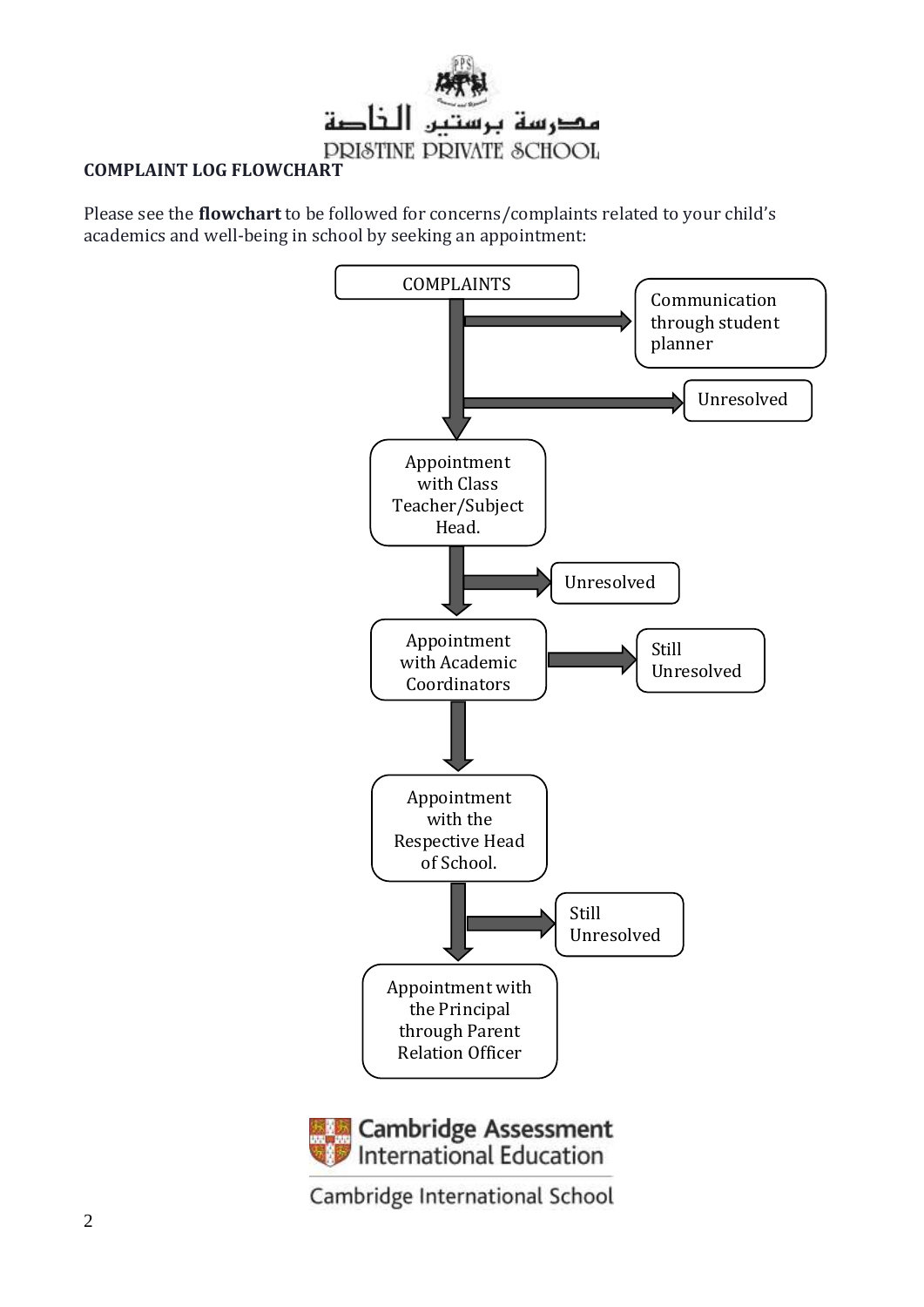

#### **Stage:**

- **1.** Teacher: The teacher (class or subject) will be the 1st point of contact as many concerns can be resolved quickly with goodwill, often by making early contact with the class teacher through an appointment.
- **2.** Subject Coordinators In case unresolved, the parents can seek an appointment with the Subject Coordinators (Senior Management Team).
- **3.** Deputy Head Junior School. Academic Coordinator – Middle School Deputy Head – Senior School.
- **4.** Head of Junior School. Head of Middle School. Head of Senior School.
- **5.** Principal.
- **6.** Board of Governors (Final Stage).

#### **All appointments to be scheduled through the school reception.**

#### **COMPLAINT PROCEDURES**

#### **Parents are advised to adhere to the parent code of conduct and protocols (Please refer to Behaviour Policy on school website) during the meetings:**

- Seeking a prior appointment mentioning your concern helps to outline the purpose and how long you think you may need with the Teacher/Coordinator.
- Express the complaint clearly and concisely.
- Keep it factual and avoid making judgements based on hearsay.
- If more information is needed from you the authorized school personnel investigating/handling your complaint will contact, you.

Any complaint should take a minimum of 5 (school) working days to investigate. All complaints raised will be dealt with in a fair, open and responsive way, with the aim of achieving child/a speedy and satisfactory resolution and in the best interest of the child/student.